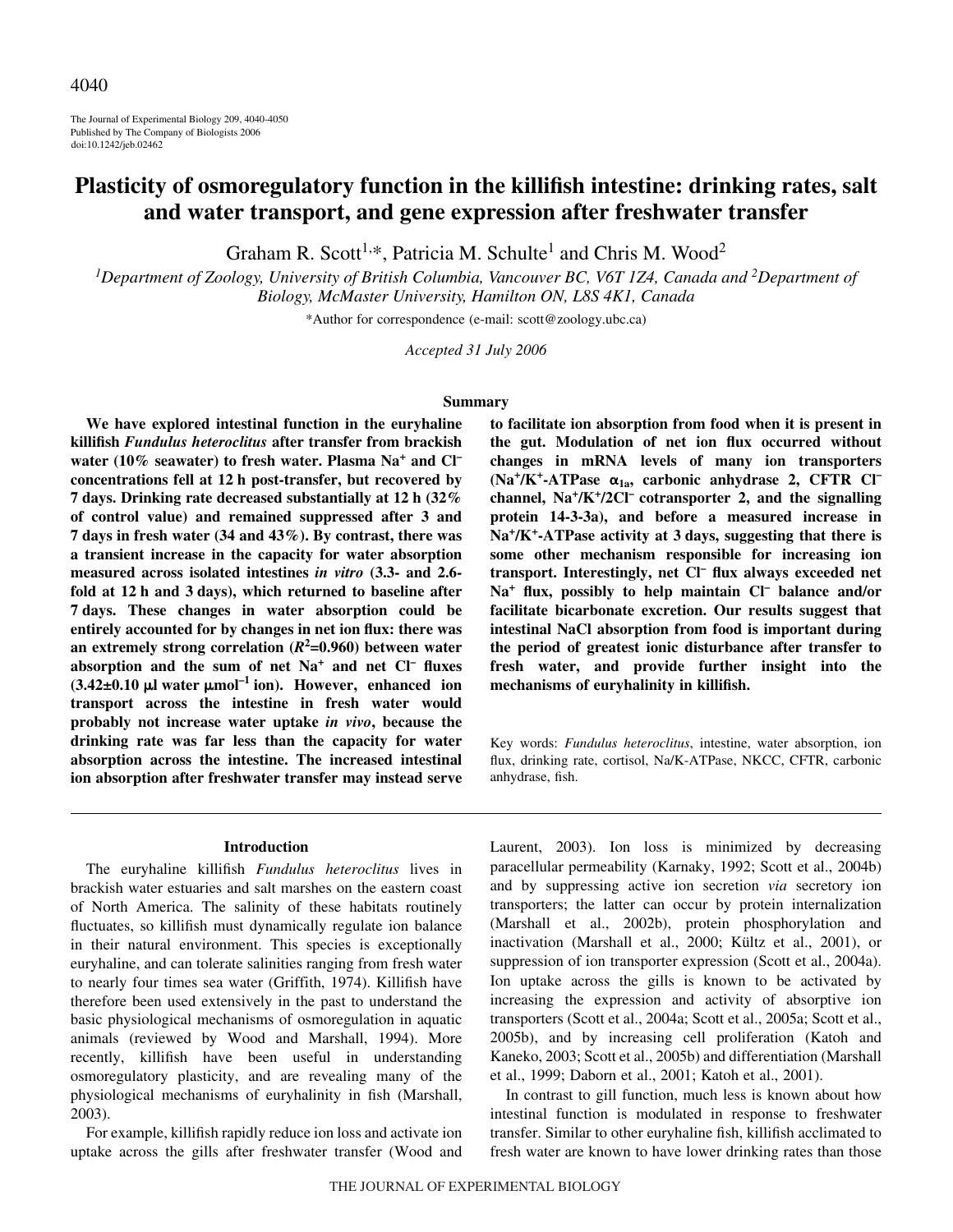acclimated to seawater (Potts and Evans, 1967). This response presumably helps minimize potentially confounding water absorption in fresh water; however, little is known about the temporal pattern of the response, or whether water and ion transport across the intestine behave similarly. Regardless, killifish rapidly re-establish osmotic balance after transfer to fresh water (Jacob and Taylor, 1983; Scott et al., 2004a), so this modulation of intestinal function is effective.

Water absorption across the intestine of fish is primarily driven by transepithelial ion transport (Loretz, 1995; Schettino and Lionetto, 2003; Grosell et al., 2005). Na<sup>+</sup> and Cl– transport across the apical (luminal) surface of the intestine likely occurs through  $Na^+/K^+/2Cl^-$  cotransporters (NKCC) and  $Na^+/Cl^$ cotransporters (but see Howard and Ahearn, 1988). Basolateral  $(serosal)$  Na<sup>+</sup>/K<sup>+</sup>-ATPase provides the electrochemical gradient for this process, and transports  $Na<sup>+</sup>$  across the basolateral surface. Apical Cl<sup>-</sup> absorption may also occur in exchange for  $HCO_3^-$ , which is formed by the hydration of  $CO_2$ by carbonic anhydrase (CA) (Howard and Ahearn, 1988; Grosell et al., 2005). Chloride transport may also involve a CFTR Cl– channel (Marshall et al., 2002a).

The objective of the present study was to characterize intestinal function in the common killifish *Fundulus heteroclitus* after transfer to fresh water. Drinking rates, intestinal water and ion transport,  $Na^+/K^+$ -ATPase activity, plasma cortisol, and expression of genes potentially involved in ion transport were assessed at several times after transfer from brackish water to fresh water. Our initial hypotheses were that both drinking and intestinal ion and water transport would decrease after transfer, and that the latter would be coupled to changes in expression of the measured ion transport genes, as previously seen in the gills and opercular epithelium (Scott et al., 2004a; Scott et al., 2004b; Scott et al., 2005a; Scott et al., 2005b). Our results confirm some of these hypotheses but disprove others, and reveal surprising dissociations between drinking rate, fluid absorption and the molecular components of intestinal osmoregulation in killifish.

#### **Materials and methods**

### *Experimental animals*

Adult killifish *Fundulus heteroclitus* L. (3–8·g body mass) were captured from estuaries near Antigonish, Nova Scotia, Canada. Fish were held in static charcoal-filtered Fiberglass tanks at a salinity of 10% seawater (3.5‰) made up with dechlorinated Hamilton, Ontario tap water ([Na+], 0.6 mmol l<sup>-1</sup>; [Cl<sup>-</sup>], 0.7 mmol l<sup>-1</sup>; [Ca<sup>2+</sup>] 1.0 mmol l<sup>-1</sup>, [Mg<sup>2+</sup>] 0.2 mmol  $l^{-1}$ ; hardness=120 mg  $l^{-1}$  as CaCO<sub>3</sub>; pH 8.0). Fish were maintained at room temperature ( $18-22^{\circ}$ C) in a 14 h:10 h L:D photoperiod. Fish were fed once daily to satiation with a mix of commercial flakes (Wardley Total Tropical Gourmet Flake Blend, Hartz Mountain Corp., Secaucus, NJ, USA) and frozen brine shrimp (San Francisco Bay Brand, Newark, CA, USA). All animal care and experimentation was conducted according to McMaster University animal care protocol #02- 10-61.

### *Salinity transfer protocol*

Fish were acclimated to a salinity of 10% seawater (brackish water) for at least 1 month before salinity transfer. Fish were transferred from brackish water to fresh water because (1) it is more environmentally representative of what killifish would naturally encounter in estuaries, (2) brackish water is the preferred salinity for killifish (Fritz and Garside, 1974), and (3) we sought to compare the results of the present work with previous studies using the same protocol. In experiments 1 and 3, drinking rates (experiment 1) and intestinal water and ion fluxes (experiment 3) were measured in fish before transfer, or 12 h, 3 days, or 7 days after transfer to fresh water. In experiment 2, the  $Na<sup>+</sup>$  and  $Cl<sup>-</sup>$  concentrations in the fluid phase of the gut contents were measured before and 12 h after transfer to fresh water. In experiment 4, mRNA expression in the whole intestine was measured  $12 h$ , 3 days or 7 days after transfer either to brackish water (i.e. a sham treatment where animals were transferred to a new tank having the same salinity) or to fresh water. In experiment 5,  $Na^+/K^+$ -ATPase activity in intestinal segments as well as plasma cortisol were measured before and 12 h, 3 days, or 7 days after transfer either to brackish water or to fresh water. All fish transfers were made using a net. As feeding is known to be essential to keep the fish healthy after transfer to fresh water, in all series, feeding was continued until 24 h before the actual experiment, the same protocol as used previously (Wood and Laurent, 2003). The only exception was for one treatment in experiment 2 where an alternate protocol was evaluated (see below).

### *Experiment 1: drinking rates*

Drinking rates were measured in static polyethylene chambers containing 200 ml of the appropriate water. Chambers were fitted with a lid and aeration line and were wrapped in black plastic to minimize disturbance of the fish. The fish were allowed to settle for 2 h prior to measurement. At the start of each measurement period, approximately  $8 \mu$ Ci  $(0.29 \text{ MBq})$  of radiolabelled polyethylene glycol  $([^{3}H] P E G -$ 4000, 57.70 MBq  $g^{-1}$ ; NEN Life Science Products Inc., Boston, MA, USA) was added to the chamber. A water sample (5 ml) was taken immediately for radioactivity measurements, as well as at 3 h and 6 h, when the experiment was ended. The fish was then killed with a lethal dose of tricaine methanesulfonate anaesthetic  $(0.8 \text{ g l}^{-1} \text{ MS-222};$ Syndel Laboratories, Vancouver, BC, Canada) neutralized with NaOH, the exact time was noted, and then the fish was removed from its chamber, rinsed in clean water, and weighed. A terminal blood sample was collected by caudal puncture using a modified  $100 \mu l$  Hamilton syringe. Blood was transferred to lithiumheparinized capillary tubes, centrifuged at  $500\,\text{g}$  for 5 min, and the separated plasma used for  $[3H] P E G - 4000$  radioactivity measurements. There was never any radioactivity in the plasma samples, indicating that [<sup>3</sup>H]PEG-4000 was not absorbed but always stayed in the gastrointestinal tract. The gastrointestinal tract was then exposed by a ventral incision and ligated at both ends (anterior oesophagus and rectum) to prevent loss of contents. The entire gastrointestinal tract was removed,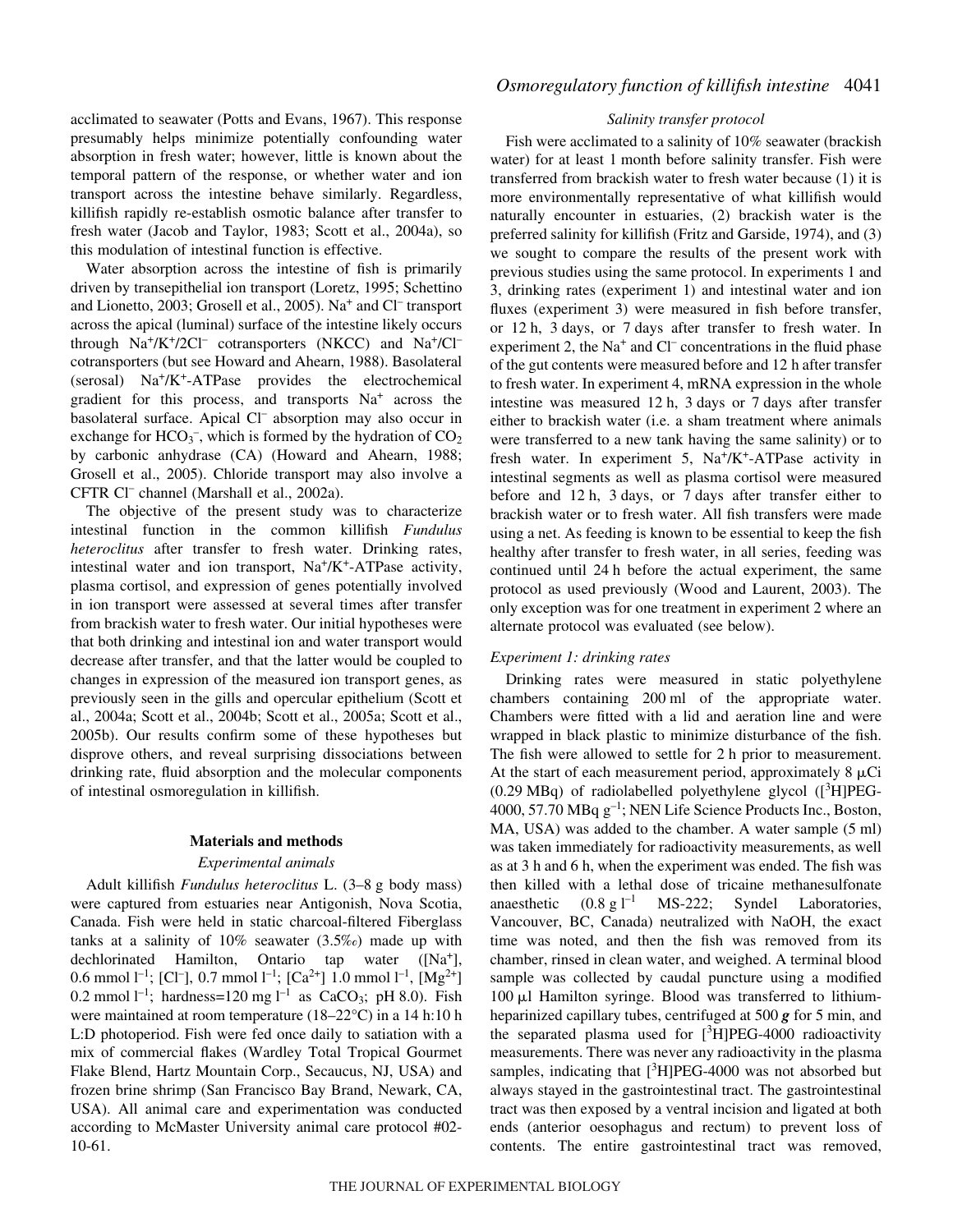weighed, and then digested in 0.8 ml of 2 mol  $l^{-1}$  HNO<sub>3</sub> at 65°C for 48 h in a sealed vial. These samples were centrifuged, and supernatants  $(0.7 \text{ ml})$  were removed for radioactivity measurements. Drinking rate was calculated by determining the volume of external water taken into the tract from the radioactivity counts in the total tract digest and the reference water samples, and expressing this volume relative to the mass of the individual fish and the  $[3H] P E G - 4000$  exposure time. The actual experimental period (approximately  $6 \text{ h}$ ) was scheduled such that the nominal time (e.g. 12 h post-transfer) would be in the middle.

# *Experiment 2: Na<sup>+</sup> and Cl– concentrations of the gut contents of killifish*

In experiment 2, fish were rapidly killed as in experiment 1. The whole intestinal tract was ligated immediately posterior to the oesophagus and at the anus, then removed. The entire gut contents were collected, and centrifuged at  $10\,000\,\text{g}$  for 1 min. The supernatant was collected, and the volume of the supernatant and mass of the solid material were measured gravimetrically. Na<sup>+</sup> and Cl– concentrations were measured in the free supernatant. Ion concentrations were determined after either 24 h (when solid material was still present in the gut) or 3 days of starvation (when solid material remaining in the gut was much reduced or absent), to determine if the presence of food impacted the ionic composition of the gut fluids. In some fish, gut contents were too small to be extracted; data for such fish are not reported.

# *Experiment 3: intestinal water transport and ion flux*

Before transfer to fresh water, and 12 h, 3 days and 7 days after transfer, fish were lightly anaesthetized in MS-222  $(0.1 \text{ g } l^{-1})$ , killed by a blow to the head, and then the blood was sampled, as described above. The plasma was frozen (–20°C) for later analysis of  $Na<sup>+</sup>$  and  $Cl<sup>-</sup>$  concentrations. The killifish lacks a distinct stomach (Babkin and Bowie, 1928), so the whole intestinal tract posterior to the oesophagus was removed. Heat-flared PE-50 polyethylene tubing was inserted and tied into the anterior end, and the tract was flushed thoroughly to clear any remaining chyme, using modified Cortland saline (Wolf, 1963). The composition, in mmol  $l^{-1}$ , was NaCl 133, KCl 5, CaCl<sub>2</sub>.2H<sub>2</sub>O 1, MgSO<sub>4</sub>.7H<sub>2</sub>O 1.9, NaH<sub>2</sub>PO<sub>4</sub>.H<sub>2</sub>O 2.9, glucose 5.5; pH 7.4. The sac was then filled with a 0.5 ml (exact volume) of this saline, which had been radiolabelled with  $0.1 \mu$ Ci ml<sup>-1</sup> (0.004 MBq ml<sup>-1</sup>) <sup>22</sup>Na (Amersham Pharmacia Biotech Inc., Piscataway, NJ, USA), the posterior end was tied closed, and the catheter was sealed with a pin. Saline (rather than brackish water or fresh water) was used in the sac to avoid passive water or ion movements due to osmotic gradients. Furthermore, the results from experiment 2, as well as those in previous studies (Shehadeh and Gordon, 1969), indicated that gut fluid *in vivo* is brought near isosmotic saline regardless of salinity or whether fish are starved or fed. A sample of the filling solution (1 ml) was taken for  $22$ Na counting, and analysis of total  $Na<sup>+</sup>$  ion concentration ([Na<sup>+</sup>]) and [Cl<sup>-</sup>].

The sac was blotted on tissue paper in a standardized manner,

weighed to 0.1 mg accuracy on an analytical balance, then suspended in a scintillation vial containing 11 ml of the same saline, but not radiolabelled. The external saline was continually bubbled with a humidified gas mixture containing  $99.7\%$  O<sub>2</sub> and 0.3% CO<sub>2</sub> (i.e.  $P_{CO_2}$ =2.25 mm Hg). The incubation period was  $4h$ , with sac mass recorded at 0 $h$ , 2 $h$  and  $4h$ , and samples of the external (serosal) solution  $(1 \text{ ml})$  taken at these same times. In addition, final samples were taken of the internal (mucosal) saline at 4 h for  $^{22}$ Na counting and analysis of total [Na<sup>+</sup>] and [Cl<sup>-</sup>]. The sac was cut open, and the gross area of the exposed epithelial surface determined by tracing its outline onto graph paper. Fluid transport was determined from changes in sac mass, and was linear over time. Net ion fluxes were calculated from measured changes in the net  $Na<sup>+</sup>$  and  $Cl<sup>-</sup>$  contents of the mucosal solution (volume  $\times$  concentration) over the 4 h period. Unidirectional Na<sup>+</sup> fluxes were calculated from the appearance of  $22$ Na counts in the serosal solution, and the specific activity  $(c.p.m. nmol<sup>-1</sup>)$  for Na<sup>+</sup> of the mucosal solution. Unidirectional flux rate was calculated over the first 2 h period only to avoid the uncertainties of correcting for significant isotopic recycling in the second 2 h period. An exponential decay function was used to estimate the mean mucosal specific activity during the 2 h period. All flux rates were expressed as a function of surface area. A typical 4 g killifish had a gross intestinal surface area of about  $10 \text{ cm}^2$ .

## *Experiment 4: intestinal gene expression*

In experiment 4, fish were killed by a blow to the head, followed by rapid decapitation, and the intestinal tract was removed and then immediately frozen in liquid nitrogen. Tissues were stored at –80°C until analyzed. RNA was extracted and reverse transcribed as previously described (Scott et al., 2004a; Scott et al., 2005a). Briefly, total RNA was extracted from tissues (approximately 20 mg) using Tripure isolation reagent (Roche Diagnostics, Montreal, QC, Canada). RNA concentrations were determined using a spectrophotometer and RNA integrity was verified by electrophoresis. Extracted RNA was stored at –80°C following isolation. First strand cDNA was synthesized by reverse transcribing 3  $\mu$ g total RNA using 10 pmol oligo(dT<sub>18</sub>) primer and 20 i.u. RevertAid H Minus M-MuLV reverse transcriptase (MBI Fermentas, Burlington, ON, Canada).

Quantitative real-time PCR (qRT-PCR) analysis of gene expression has also been described previously (Scott et al., 2004a; Scott et al., 2005a; Scott and Schulte, 2005). Primer sequences for killifish cDNA,  $Na^+/K^+$ -ATPase  $\alpha_{1a}$  (accession number AY057072) (Semple et al., 2002), cystic fibrosis transmembrane conductance regulator (CFTR) Cl– channel (acc. no. AF000271) (Singer et al., 1998), absorptive (apical) Na<sup>+</sup>/K<sup>+</sup>/2Cl<sup>–</sup> cotransporter 2 (NKCC2, acc. no. AY533707) and elongation factor  $1\alpha$  (EF1 $\alpha$ , expression control; acc. no. AY430091) (Scott et al., 2004a), carbonic anhydrase 2 (CA2, acc. no. AY796057) (Scott et al., 2005a), and the signalling protein 14-3-3a (acc. no. AF302039) (Kültz et al., 2001) have been reported previously (Scott et al., 2004a; Scott et al., 2005a). These genes were chosen because we have previously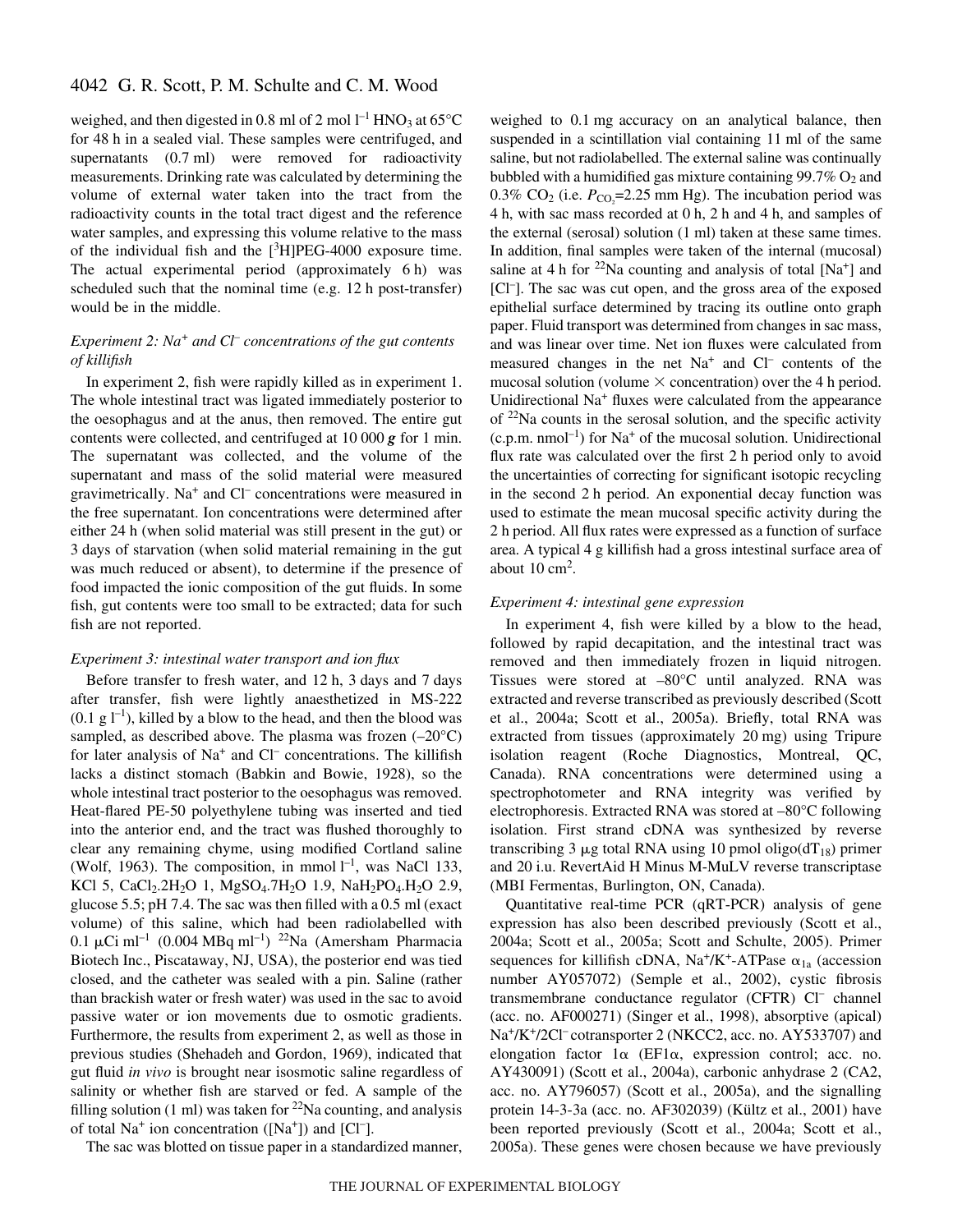shown that they respond to salinity transfer in the gills and/or opercular epithelium of killifish. Quantification of gene expression by qRT-PCR was performed on an ABI Prism 7000 sequence analysis system (Applied Biosystems, Foster City, CA, USA). A randomly selected control sample was used to develop a standard curve for each primer set, and all results were expressed relative to these standard curves. Expression of each gene of interest was then standardized to expression of the EF1a gene, which does not change in the intestine following salinity transfer (data not shown), and were expressed relative to the 12 h brackish water control samples. All samples were run in duplicate (coefficients of variation were  $\leq 10\%$ ). Control reactions were conducted with no cDNA template or with nonreverse transcribed RNA to determine the level of background or genomic DNA contamination, respectively. Genomic contamination was below 1:87 starting cDNA copies for all templates.

## *Experiment 5: Intestinal Na+/K+-ATPase activity and plasma cortisol*

In experiment 5, fish were rapidly killed as in experiment 1, intestines were removed, and blood was sampled and stored as described above. The intestinal tract was cut into anterior, middle, and posterior segments, which were immediately frozen separately in liquid nitrogen and then stored at –80°C until analyzed.  $Na^+/K^+$ -ATPase activity was determined by coupling ouabain-sensitive ATP hydrolysis to pyruvate kinaseand lactate dehydrogenase-mediated NADH oxidation as outlined by McCormick (McCormick, 1993), as we have previously reported (Scott et al., 2004a; Scott et al., 2005a). Plasma cortisol was determined by radioimmunoassay, as previously described (Scott et al., 2003).

#### *Ion and radioactivity measurements*

Sodium and chloride concentrations were determined using flame atomic absorption spectrophotometry (SpectrAA-220FS, Varian, Mulgrave, VC, Australia) and coulometric titration (CMT-10 chloridometer, Radiometer, Copenhagen, Denmark), respectively. The only exception was in the assay of gut fluid samples, where the small volume obtained precluded use of the chloridometer, so chloride was measured by a colorimetric assay (Zall et al., 1956). The same certified NaCl standard (Radiometer) was used for all analyses.  $^{22}$ Na radioactivities in mucosal and serosal saline samples were determined using a Minaxi Autogamma 5000 counter (Packard Instruments, Downers Grove, IL, USA). For [<sup>3</sup>H]PEG-4000 radioactivities, 0.7 ml of the 2 mol  $l^{-1}$  HNO<sub>3</sub> intestinal digest or 20  $\mu$ l of plasma was added to 10 ml of an acid-compatible scintillation cocktail (Ultima Gold; Packard Bioscience, Meriden, CT, USA), and 5 ml water samples were added to 10 ml of an aqueous compatible cocktail (ACS; Amersham Pharmacia Biotech Inc., Piscataway, NJ, USA). Radioactivity was measured by scintillation counting (Rackbeta 1217; LKB Wallac, Turku, Finland). Quench was shown to be uniform across samples, and data were corrected for the slight difference in counting efficiencies between the two scintillation fluors.

### *Statistical analyses*

Data are expressed as means ± s.e.m. All data passed tests of normality and homogeneity of variance, so ANOVA (1-way or 2-way, where appropriate) was used to ascertain overall differences. In experiments 1–3, the effects of freshwater transfer were assessed by comparison with pre-transfer controls using Student–Newman–Keuls (SNK) *post-hoc* comparisons. Because gene expression,  $Na^+/K^+$ -ATPase activity and plasma cortisol levels can change as a result of handling the fish alone (Scott et al., 2004a), the effects of freshwater transfer in experiments 4 and 5 were assessed by comparing expression levels with time-matched brackish water controls using SNK *post-hoc* comparisons. The effects of handling in experiments 4 and 5 were assessed using SNK comparisons with 12·h brackish water controls or pre-transfer controls, respectively. All statistical analyses were conducted using Sigmastat version 3.0 and a significance level of *P*<0.05 was used throughout.

#### **Results**

### *Drinking rates, plasma ions and cortisol after freshwater transfer*

Killifish drank significantly less after transfer to fresh water (Fig. 1). Before transfer from brackish water, the drinking rate of killifish was  $1.32\pm0.22$  ml kg<sup>-1</sup> h<sup>-1</sup>, but 12 h after freshwater transfer the drinking rate decreased to 32% of the pre-transfer value. The reduced drinking rate persisted at 3 and 7 days after transfer, at 34% and 43% of the brackish water value.

Plasma [Na<sup>+</sup>] and [Cl<sup>-</sup>] were  $143\pm5$  and  $142\pm7$  mmol  $l^{-1}$ , respectively, in brackish water, but both fell significantly by about  $20\%$  at 12 h after transfer to fresh water (Fig. 2A). Thereafter, both recovered progressively, though the restoration of [Cl– ] appeared to be somewhat slower than that of  $[Na^+]$ . Plasma cortisol increased four- to fivefold at 12 h and 3 days after transfer to fresh water (Fig. 2B). This increase in cortisol was not due to handling, because there were no significant changes in plasma cortisol over time after brackish



Fig. 1. Drinking rate of killifish decreases after transfer from brackish water (BW, 10% sea water; grey bars) to fresh water (FW; black bars). Values are means  $\pm$  s.e.m. ( $N \ge 6$ ). \*Significant difference from pretransfer (Pre) brackish water control (*P*<0.05).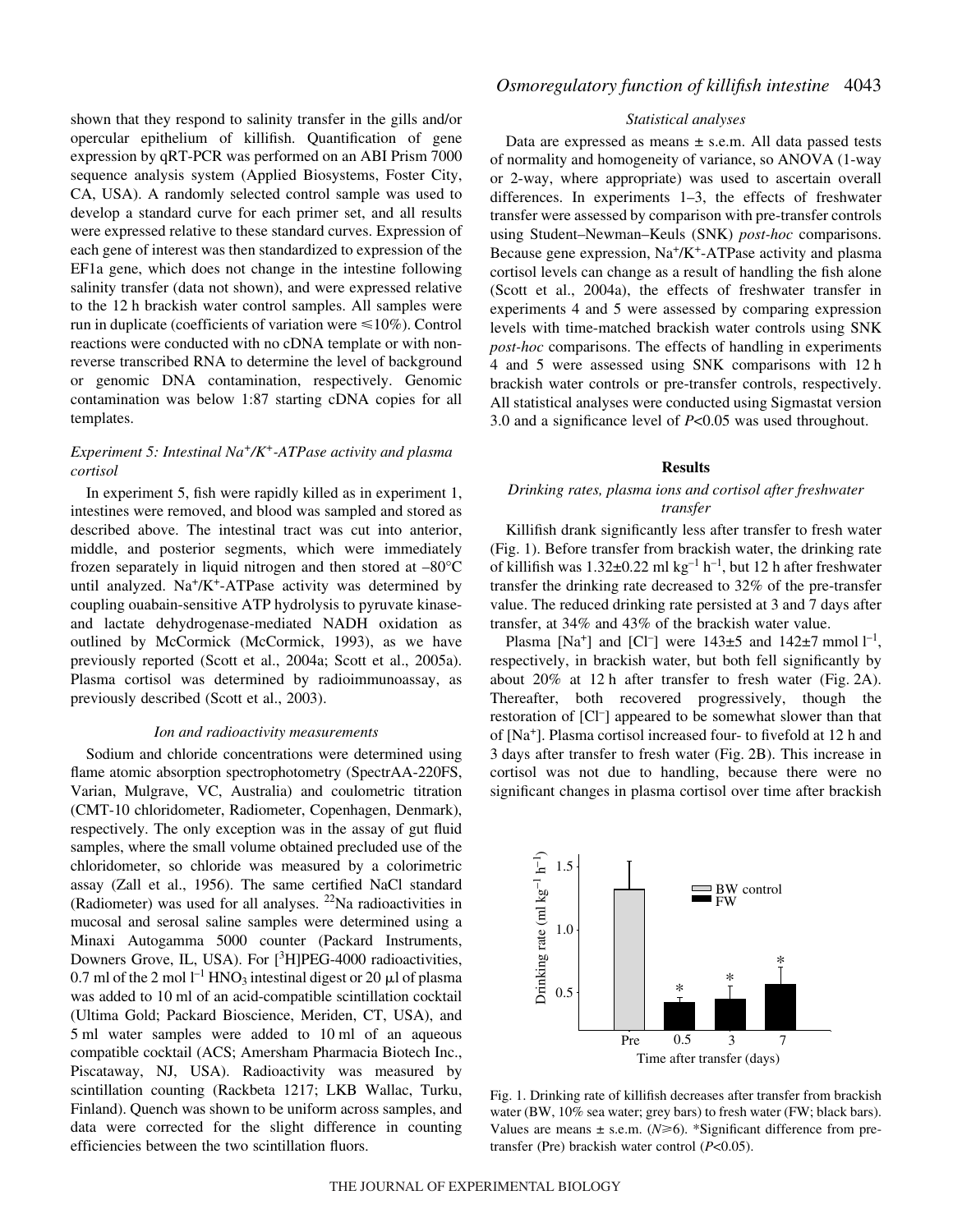water to brackish water transfer, at least for the time points in this study.

# *Water and ion transport in the intestine after freshwater transfer*

The ion concentrations of gut fluids were high, ranging between 46–72% of the Na<sup>+</sup> concentration of physiological saline and  $64-78\%$  of the Cl<sup>-</sup> concentration (Table 1). Although freshwater transfer reduced [Na<sup>+</sup>] of gut fluids (overall effect, determined by 2-way ANOVA), levels were still more than 100-fold higher than [Na+] in imbibed freshwater. Furthermore, [Cl<sup>-</sup>] of gut fluids did not change as a result of transfer to freshwater. The degree of starvation had no effect on the ion concentration of the gut fluids, though the solid mass of the gut contents was greatly reduced after 3 days of starvation. However, transfer to freshwater and prolonged



Fig. 2. (A) Plasma concentrations of Na<sup>+</sup> (solid bars) and Cl<sup>–</sup> (hatched bars) in killifish decrease after transfer from brackish water (BW, 10% seawater; grey bars) to fresh water (FW; black bars) and recover slowly thereafter. (B) Plasma cortisol concentrations increase transiently as a result of transfer to freshwater, compared to both pretransfer and time-matched BW controls. Values are means ± s.e.m.  $(N\geq 6)$ . \*Significant difference from pre-transfer (Pre) brackish water control (*P*<0.05). † Significant difference between time-matched FW and BW groups.

Table 1. *Na<sup>+</sup>* and Cl<sup>–</sup> concentrations in the gut fluid of killifish

|                              | Salinity         |                 |  |
|------------------------------|------------------|-----------------|--|
|                              | Brackish water   | Fresh water     |  |
| Killifish starved for 24 h   |                  |                 |  |
| $Na^+$ (mmol $l^{-1}$ )      | $98.5 \pm 9.5$   | $67.3 \pm 8.2$  |  |
| $Cl^{-}$ (mmol $l^{-1}$ )    | $109.2 \pm 12.3$ | $99.4 \pm 19.4$ |  |
| Killifish starved for 3 days |                  |                 |  |
| $Na^+$ (mmol $l^{-1}$ )      | $80.3 \pm 10.2$  | $62.0 \pm 6.9$  |  |
| $Cl^{-}$ (mmol $l^{-1}$ )    | $91.5 \pm 8.5$   | $90.1 \pm 13.2$ |  |

Values are means  $\pm$  s.e.m. ( $N \geq 4$ ).

Fluid fractions of the gut contents were analyzed 12 h after transfer in freshwater killifish. The duration of starvation had no effect on gut ion concentrations. Freshwater transfer caused a significant reduction in gut [Na+], when tested overall by 2-way ANOVA (*P*<0.05). There were no significant differences for any pair-wise comparisons.

starvation appeared to reduce the volume of gut fluids (all these comparisons relative to brackish water fish that had only been starved for 1 day; data not shown). Regardless, these results suggest that absorption of water and ions across the gut occurs from a mucosal solution that is closer in composition to extracellular fluids than to ingested water, and that this is not changed by the presence of food.

Water absorption in killifish intestine increased transiently after transfer to freshwater (Fig. 3). Bulk water flow across isolated intestines was  $0.00109\pm0.00031$  ml cm<sup>-2</sup> h<sup>-1</sup> in brackish water, and increased by 3.3-fold at 12 h after transfer to freshwater. Bulk flow remained elevated (2.6-fold) 3 days after transfer, but by 7 days after transfer bulk flow was not significantly different from the brackish water value.

Similarly, net  $Na^+$  and  $Cl^-$  fluxes (inward direction) across the intestine were both elevated 12 h after transfer to freshwater (3.2and 2.9-fold, respectively), and appeared to remain elevated at



Fig. 3. Bulk water transport rate across the isolated intestine increases transiently in killifish, after transfer to fresh water (FW; black bars) from brackish water (BW, 10% seawater; grey bars). Net absorption occurs in the positive direction. Values are means  $\pm$  s.e.m. ( $N \ge 6$ ). \*Significant difference from pre-transfer (Pre) brackish water control (*P*<0.05).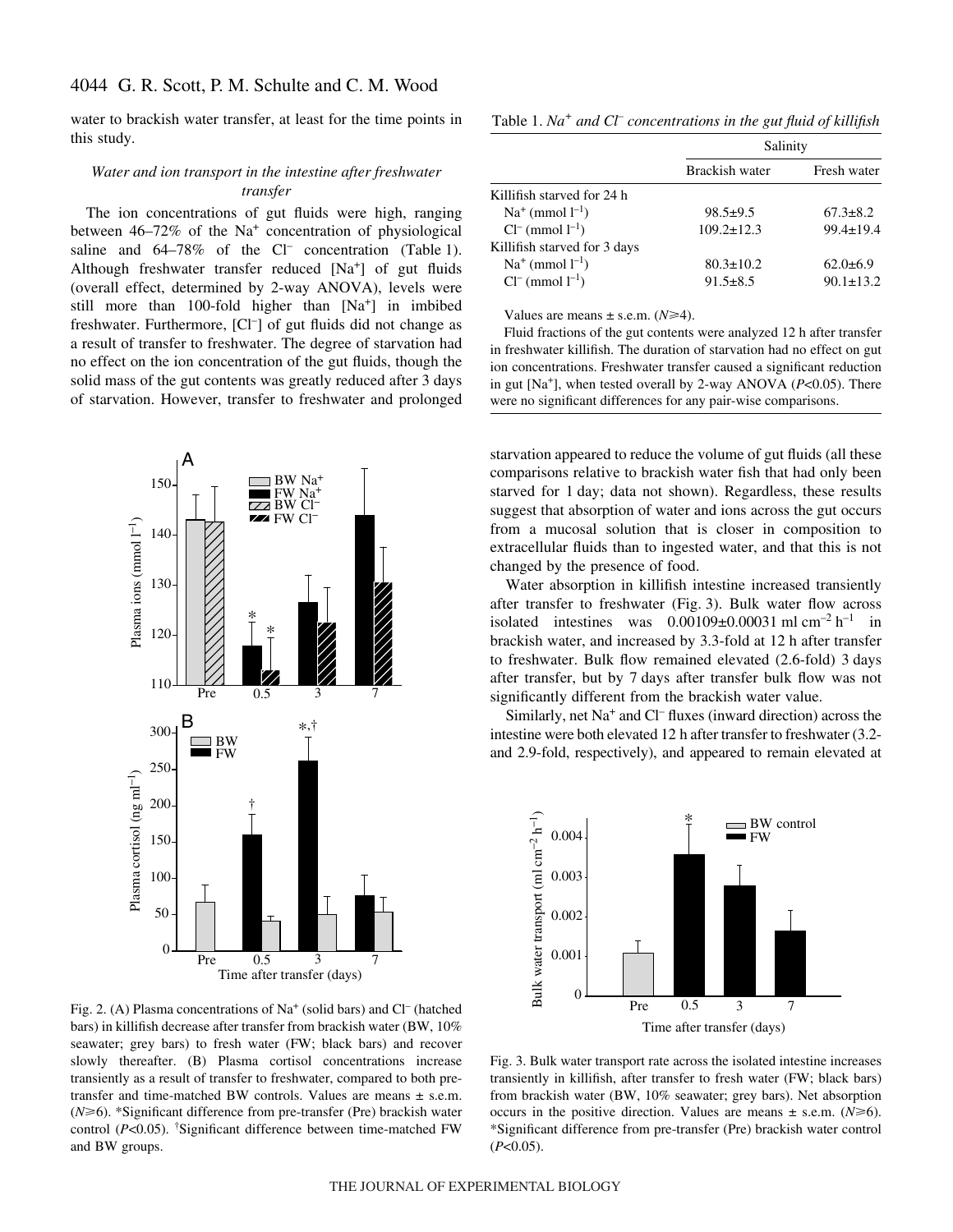

Fig. 4. (A) Net  $Na^+$  (solid bars) and Cl<sup>–</sup> (hatched bars) flux across the isolated intestine increases transiently in killifish, after transfer to fresh water (FW; black bars) from brackish water (BW, 10% seawater; grey bars). (B) Unidirectional  $Na<sup>+</sup>$  influx across the isolated intestine does not change significantly after fresh water transfer, but the small nonsignificant increase is enough to account for the change of net  $Na<sup>+</sup> flux$ shown in A. Net absorption occurs in the positive direction. Values are means  $\pm$  s.e.m. ( $N \ge 6$ ). \*Significant difference from pre-transfer (Pre) brackish water control  $(P<0.05)$ . Net Cl<sup>-</sup> flux was found to be greater than net Na<sup>+</sup> flux by two-way ANOVA.

3·days (2.3- and 2.1-fold), before returning to brackish water levels at 7 days (Fig. 4A). Unidirectional Na<sup>+</sup> influx rates were 10–20-fold higher than net  $Na<sup>+</sup>$  flux rates (Fig. 4B). Although there were no statistically significant changes in unidirectional  $Na<sup>+</sup>$  influx rates after transfer, the slight non-significant increases observed are numerically large enough to account for the changes in net  $Na<sup>+</sup>$  flux rates. Net Cl<sup>–</sup> fluxes were greater than net Na+ fluxes overall, as determined by 2-way ANOVA. Furthermore, the difference between net  $Cl^-$  flux and net Na<sup>+</sup> flux appeared to increase transiently after transfer to freshwater: net Cl<sup>–</sup> flux exceeded net Na<sup>+</sup> flux by 0.086 $\pm$ 0.049 µmol cm<sup>-2</sup> h<sup>-1</sup> in brackish water, and this increased to  $0.207 \pm 0.062 \mu$  mol cm<sup>-2</sup> h<sup>-1</sup> and  $0.158\pm0.053 \mu$  mol cm<sup>-2</sup> h<sup>-1</sup> at 12 h and 3 days posttransfer, and then returned to baseline levels (0.044± 0.028  $\mu$ mol cm<sup>-2</sup> h<sup>-1</sup>) by 7 days. However, these differences were not statistically significant.



Fig. 5. Bulk water absorption rate correlated to net strong ion absorption rate (sum of net  $Na<sup>+</sup>$  and  $Cl<sup>-</sup>$  flux rate) across killifish intestine, in brackish water (BW, 10% seawater; grey squares) and at several time intervals after transfer to fresh water (FW; black triangles and diamonds). Bulk water transport was extremely well correlated to net ion transport  $(r^2=0.960, P<0.0001)$ , with a slope of 0.00342±0.00010 ml water per µmol strong ion. Grey broken curves represent 95% confidence limits of the regression.

There was an extremely strong correlation (Fig. 5) between bulk water transport across the killifish intestine and net strong ion absorption rate (sum of net  $Na<sup>+</sup>$  and  $Cl<sup>-</sup>$  flux rates)  $(r^2=0.960)$ . The slope of the regression,  $0.00342\pm0.00010$  ml water per  $\mu$ mol strong ion, indicates the relationship between the rates of water and ion absorption. Furthermore, the inverse of the slope indicates the 'apparent' strong ion concentration in the transported fluid, which was about 292 mmol  $l^{-1}$ .

# *Gene expression and Na+/K+-ATPase activity in the intestine after freshwater transfer*

Transfer to freshwater did not change the expression levels of any of the mRNAs analyzed in the intestine of killifish (Table 2). Levels of Na<sup>+</sup>/K<sup>+</sup>-ATPase  $\alpha_{1a}$ , Na<sup>+</sup>/K<sup>+</sup>/2Cl<sup>-</sup>cotransporter 2 (NKCC2), and CFTR Cl<sup>-</sup> channel mRNAs all remained constant throughout the experiment, not changing as a result of either transfer to freshwater or time. Expression of carbonic anhydrase 2 (CA2) mRNA and mRNA for the signalling protein 14-3-3a were also unaffected by freshwater transfer (when compared to time-matched brackish water controls), but decreased throughout the experiment, suggesting that there could have been an effect of time (e.g. time after handling) on their expression.

The response of  $Na^+/K^+$ -ATPase activity to transfer to freshwater was analyzed in anterior, middle and posterior segments of the intestine (Fig. 6 and Table 3). Transfer to freshwater increased activity in the anterior portion of the intestine approximately 1.5-fold at 3 days after freshwater transfer (Fig. 6). By contrast, there were no effects of fresh water *per se* on activity in the middle or posterior segments (Table 3). There were significant effects of time on activity in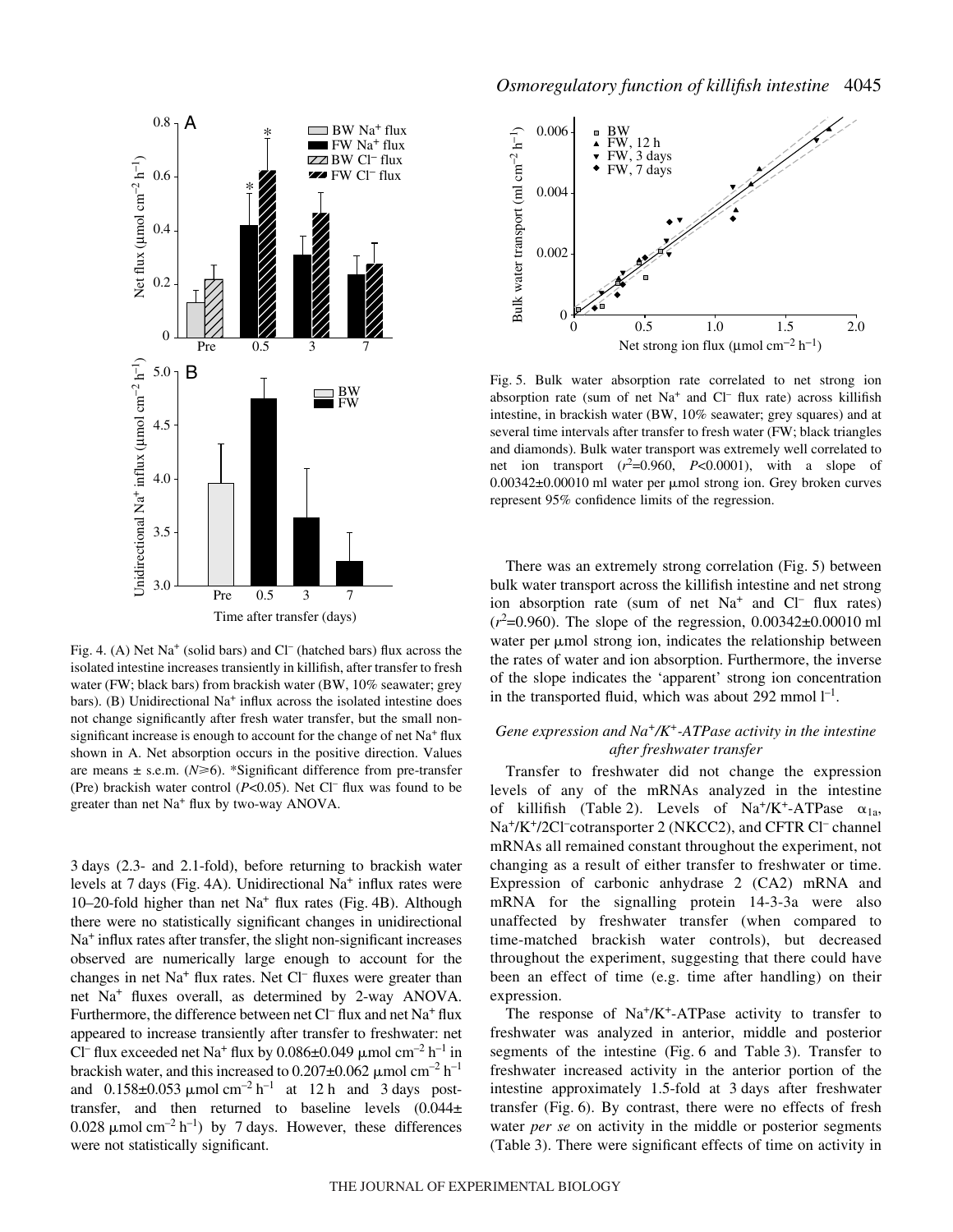|                                  |           |                 | Time after transfer |                  |
|----------------------------------|-----------|-----------------|---------------------|------------------|
| Gene                             | Salinity  | 12 <sub>h</sub> | 3 days              | 7 days           |
| $Na^+/K^+$ -ATPase $\alpha_{1a}$ | <b>BW</b> | $1.00 \pm 0.23$ | $0.74 \pm 0.12$     | $0.77 \pm 0.07$  |
|                                  | <b>FW</b> | $0.95 \pm 0.13$ | $0.82 \pm 0.13$     | $0.74 \pm 0.07$  |
| NKCC <sub>2</sub>                | <b>BW</b> | $1.00 \pm 0.25$ | $0.72 \pm 0.18$     | $1.26 \pm 0.26$  |
|                                  | <b>FW</b> | $0.91 \pm 0.15$ | $0.73 \pm 0.16$     | $0.59 \pm 0.13$  |
| <b>CFTR</b>                      | <b>BW</b> | $1.00 \pm 0.10$ | $0.78 \pm 0.07$     | $0.77 \pm 0.06$  |
|                                  | <b>FW</b> | $0.99 \pm 0.10$ | $0.95 \pm 0.10$     | $0.95 \pm 0.06$  |
| CA2                              | <b>BW</b> | $1.00 \pm 0.07$ | $0.68 \pm 0.07*$    | $0.69 \pm 0.03*$ |
|                                  | <b>FW</b> | $0.90 \pm 0.10$ | $0.60 \pm 0.06*$    | $0.58 \pm 0.03*$ |
| $14 - 3 - 3a$                    | <b>BW</b> | $1.00 \pm 0.19$ | $0.82 \pm 0.07$     | $0.56 \pm 0.03*$ |
|                                  | FW        | $1.24 \pm 0.15$ | $0.68 \pm 0.07$     | $0.67 \pm 0.06$  |

Table 2. *Gene expression after freshwater transfer in killifish intestine* 

Values are means  $\pm$  s.e.m. ( $N \ge 7$ ).

BW, brackish water control; FW, fresh water; NKCC2, Na<sup>+</sup>/K<sup>+</sup>/2Cl<sup>-</sup> cotransporters; CFTR, cystic fibrosis transmembrane conductance regulator; CA2, carbonic anhydrase 2; 14-3-3a, signalling protein 14-3-3a.

\*Significant difference from 12·h BW group (*P*<0.05). There were no significant differences between FW and time-matched BW groups. qRT-PCR expression data are normalized to 12 h brackish water controls.

these segments, but the pattern of these differences were inconsistent between segments.

#### **Discussion**

The ability of killifish to regulate water and ion homeostasis during environmental salinity fluctuations is exceptional, and depends on the concerted responses of many tissues, including gills, opercular epithelium, intestine and kidney. The mechanisms of euryhalinity at the gills and opercular epithelium are now reasonably well understood (Marshall, 2003; Scott et al., 2005a), but less is known about the intestine and kidney. In the present study we have enhanced our understanding of how intestinal function contributes to



Fig. 6.  $Na^{+}/K^{+}$ -ATPase activity in the anterior segment of the intestine increases transiently in killifish, after transfer to fresh water (FW; black) from brackish water (BW, 10% seawater; grey). Values are means  $\pm$  s.e.m. ( $N \ge 8$ ). \*Significant difference from pre-transfer ('pre') brackish water control (*P*<0.05). † Significant difference between time-matched FW and BW groups.

euryhalinity in killifish, and demonstrated that drinking rates and intestinal water and ion transport are dynamically and differentially regulated in response to freshwater transfer.

### *Plasticity of intestinal function after freshwater transfer*

Earlier reports indicated that killifish that are fully acclimated to fresh water drink at rates only 10–35% of those acclimated to seawater, and at rates 42% of those that are fully acclimated to near-isosmotic brackish water (40% seawater) (Potts and Evans, 1967; Malvin et al., 1980). Similar differences have been seen in other euryhaline species (e.g. Mozambique tilapia, *Oreochromis mossambicus*) (Lin et al., 2000). The results of the present study are in agreement with this pattern and with our original hypothesis: killifish transferred to fresh water reduced their drinking rate by 68% within 12 h, and drank only  $32-43\%$  as much as animals fully acclimated to  $10\%$  seawater over the next 7 days (Fig. 1). In some anadromous species (e.g. Atlantic salmon *Salmo salar* and Japanese eel *Anguilla japonica*), drinking rates are similar to those of killifish in seawater, but unlike in killifish, drinking appears to stop altogether in these species in fresh water (Fuentes and Eddy, 1997; Aoki et al., 2003). In the present study, the initial fall in drinking rate appears to recover slightly over time in fresh water. We are unaware of any previous studies examining the time course of drinking rates after transfer to fresh water, but drinking rates rose continually over time after transfer from fresh water to seawater in Atlantic salmon (Fuentes and Eddy, 1997).

After water was ingested, its composition in the gut was adjusted to levels that are reasonably close to the composition of extracellular fluids (Table·1). These results were expected based on previous studies in other fish species (Shehadeh and Gordon, 1969; Ando et al., 2003), and was true in both brackish water and fresh water, and regardless of whether or not food was present in the gut. When starved fish drink hyposmotic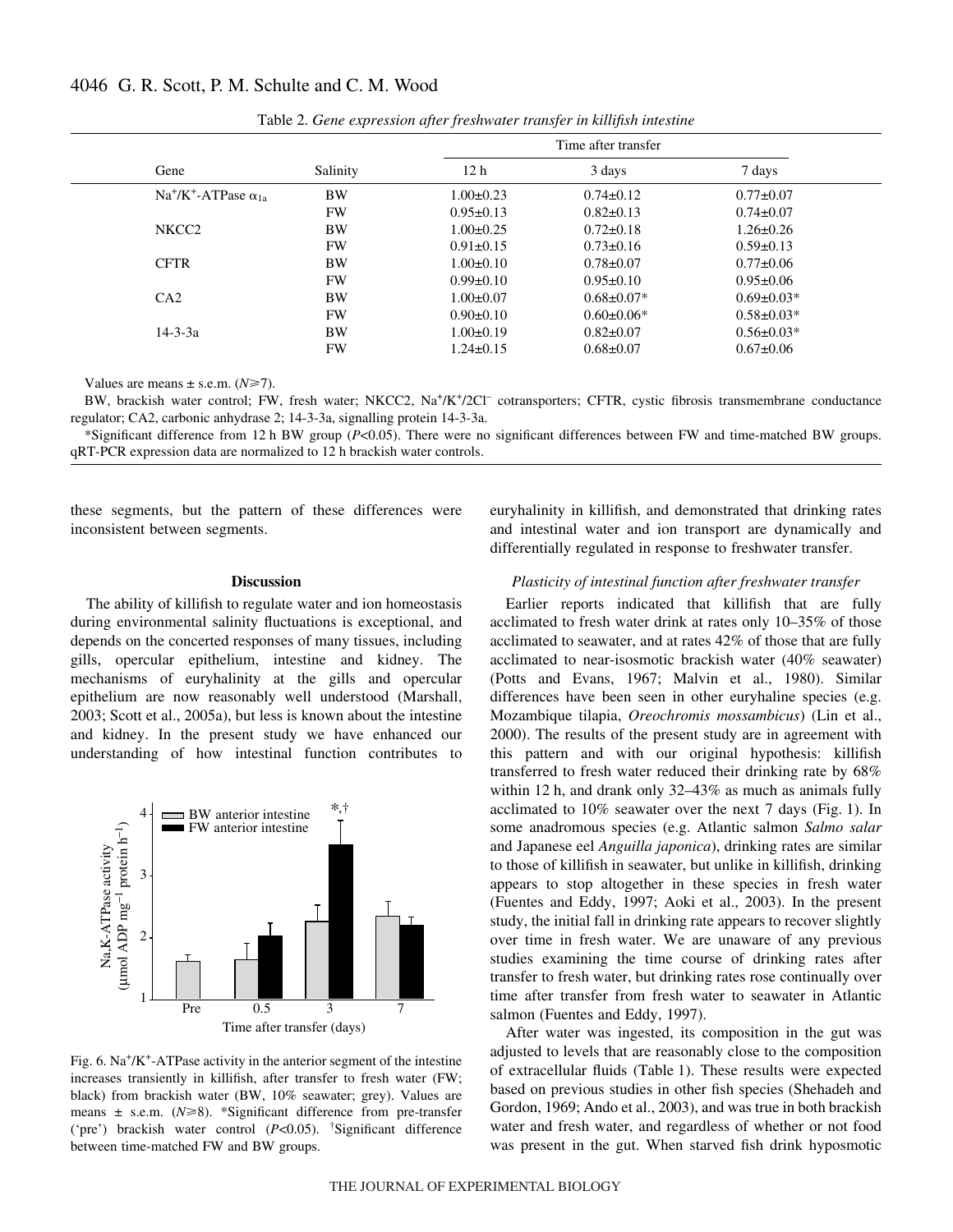|           |           | Time after transfer |                 |                  |                   |
|-----------|-----------|---------------------|-----------------|------------------|-------------------|
| Segment   | Salinity  | Pre-transfer        | 12 h            | 3 days           | 7 days            |
| Middle    | BW        | 1.49±0.08           | $1.59 \pm 0.21$ | $2.49 \pm 0.34*$ | $1.97 \pm 0.43$   |
|           | <b>FW</b> |                     | $2.13 \pm 0.14$ | $1.78 \pm 0.19$  | $2.44 \pm 0.26^*$ |
| Posterior | BW        | $2.21 \pm 0.37$     | $1.46 \pm 0.26$ | $2.89 \pm 0.47$  | $3.71 \pm 0.61^*$ |
|           | FW        |                     | $3.02 \pm 0.21$ | $2.55 \pm 0.33$  | $4.61 \pm 0.65*$  |

Table 3. *Na<sup>+</sup>/K<sup>+</sup>-ATPase activity in middle and posterior segments of the killifish intestine* 

Na<sup>+</sup>/K<sup>+</sup>-ATPase activity ( $\mu$ mol mg<sup>-1</sup> protein h<sup>-1</sup>) is expressed as means s.e.m. (*N*≥8).

BW, brackish water control; FW, fresh water.

\*Significant difference from pre-transfer BW group (*P*<0.05). There were no significant differences between FW and time-matched BW groups.

water, salt is presumably secreted into the oesophagus or water is absorbed from it, before isosmotic fluid is reabsorbed in the intestine. Alternatively, when hyperosmotic water (or food) is consumed, water is added or salt is absorbed in the oesophagus (Ando et al., 2003). Therefore, although net absorption of water or ions from the environment depends on the composition of ingested water and food, the intestine absorbs water and ions from the fluid phase of chyme that is near-isosmotic. Clearly, ingested food is a much larger source of ions than ingested water when killifish are in fresh water.

In contrast to our initial hypothesis, and in contrast to the pattern in drinking rate, intestinal water absorption increased greatly after transfer to freshwater (Fig. 3). However, the response was transient, and had virtually ceased by 7 days. At 12 h post-transfer, the reduction in drinking rate to  $32\%$  of the brackish water value was coupled with a 3.3-fold increase in water absorption across isolated intestine. This might suggest that water absorption by the intestine *in vivo* falls more slowly than indicated by the drinking rate data alone, but another interpretation is more likely, and is discussed in a later section. Interestingly, eels acclimated to fresh water have similar intestinal water absorption rates to the killifish in this study, but in seawater-acclimated eel, intestinal water absorption rates are substantially higher (Ando, 1975; Aoki et al., 2003).

# *Contribution of the intestine to water and ion homeostasis in vivo*

Even though the ionic composition of ingested fluid is adjusted once it enters the gut (Table 1) (Shehadeh and Gordon, 1969), water absorption from the environment by the intestinal tract *in vivo* cannot exceed the drinking rate. An approximate but instructive comparison can be made between the drinking rates recorded *in vivo*, and the bulk water absorption rates measured *in vitro*. Assuming that a 4 g killifish has an intestinal surface area of about 10  $\text{cm}^2$  (see Materials and methods), the estimated absorption rate would be about 2.5 ml  $kg^{-1} h^{-1}$  in brackish water, not too far from the measured drinking rate of 1.32 ml  $kg^{-1}h^{-1}$ , indicating that supply and absorptive capacity are approximately matched. However after 12 h in fresh water, the absorptive capacity is about 8.75 ml  $kg^{-1}h^{-1}$ , far in excess of the measured drinking rate (supply rate) of 0.42 ml  $kg^{-1}h^{-1}$ . This calculation does not take into account additional fluid on the supply side that may be secreted *in vivo* by the oesophagus, biliary and pancreatic systems, etc.; nevertheless, it suggests that the observed bulk water transport rates recorded *in vitro* after transfer to fresh water do not occur *in vivo*.

What is the meaning of this discrepancy? At  $12 \text{ h}$  posttransfer, plasma [Na<sup>+</sup>] and [Cl<sup>-</sup>] (Fig. 2), as well as whole body concentrations of these ions (Wood and Laurent, 2003) have fallen precipitously, but thereafter start to recover. Similar patterns have been seen in many previous studies on killifish transferred to fresh water (Jacob and Taylor, 1983; Wood and Laurent, 2003; Scott et al., 2004a; Scott et al., 2004b). We suggest that the increased net  $Na<sup>+</sup>$  and  $Cl<sup>-</sup>$  absorption, from chyme that would normally be present in the intestinal tract of animals that are feeding, is critical to ionic homeostasis at this time. In other words, killifish probably increase ion absorption to access the large reservoir of ions in food, not to absorb more water. Concurrent increases in the capacity for water absorption *in vitro* occur as a consequence of the increased ion absorption, but net water absorption from the environment would be minimal *in vivo* because of the reduced drinking rate (Fig. 1). Similar calculations to those outlined above indicate that the measured capacity for net ion absorption after 12 h in fresh water would amount to about 100  $\mu$ mol kg<sup>-1</sup> h<sup>-1</sup> for Na<sup>+</sup> and 150  $\mu$ mol kg<sup>-1</sup> h<sup>-1</sup> for Cl<sup>-</sup>, when measured unidirectional uptake rates at the gills have dropped to about 700 and 0  $\mu$ mol kg<sup>-1</sup> h<sup>-1</sup>, respectively, and net gill fluxes of both ions remain negative (Wood and Laurent, 2003). Because ion supply rate from drinking is so low in fresh water, this capacity for intestinal ion absorption could only be realized *in vivo* in animals that are feeding. The role of food in the normal ionic homeostasis of fish is often overlooked, but has been recently highlighted by Marshall and Grosell (Marshall and Grosell, 2005) as an important area for future work. We know that feeding is essential to keep killifish healthy in fresh water (Wood and Laurent, 2003), as it is in salmonids when gill uptake mechanisms are impaired, such as during low pH exposure (D'Cruz and Wood, 1998). Indeed, gut uptake of Cl– must be critically important in killifish and other species (e.g. eel, *Anguilla* sp., and bluegill, *Lepomis macrochirus*) that lack branchial Cl– uptake in fresh water (reviewed by Tomasso and Grosell, 2005).

Even though drinking rate is reduced in fresh water, if water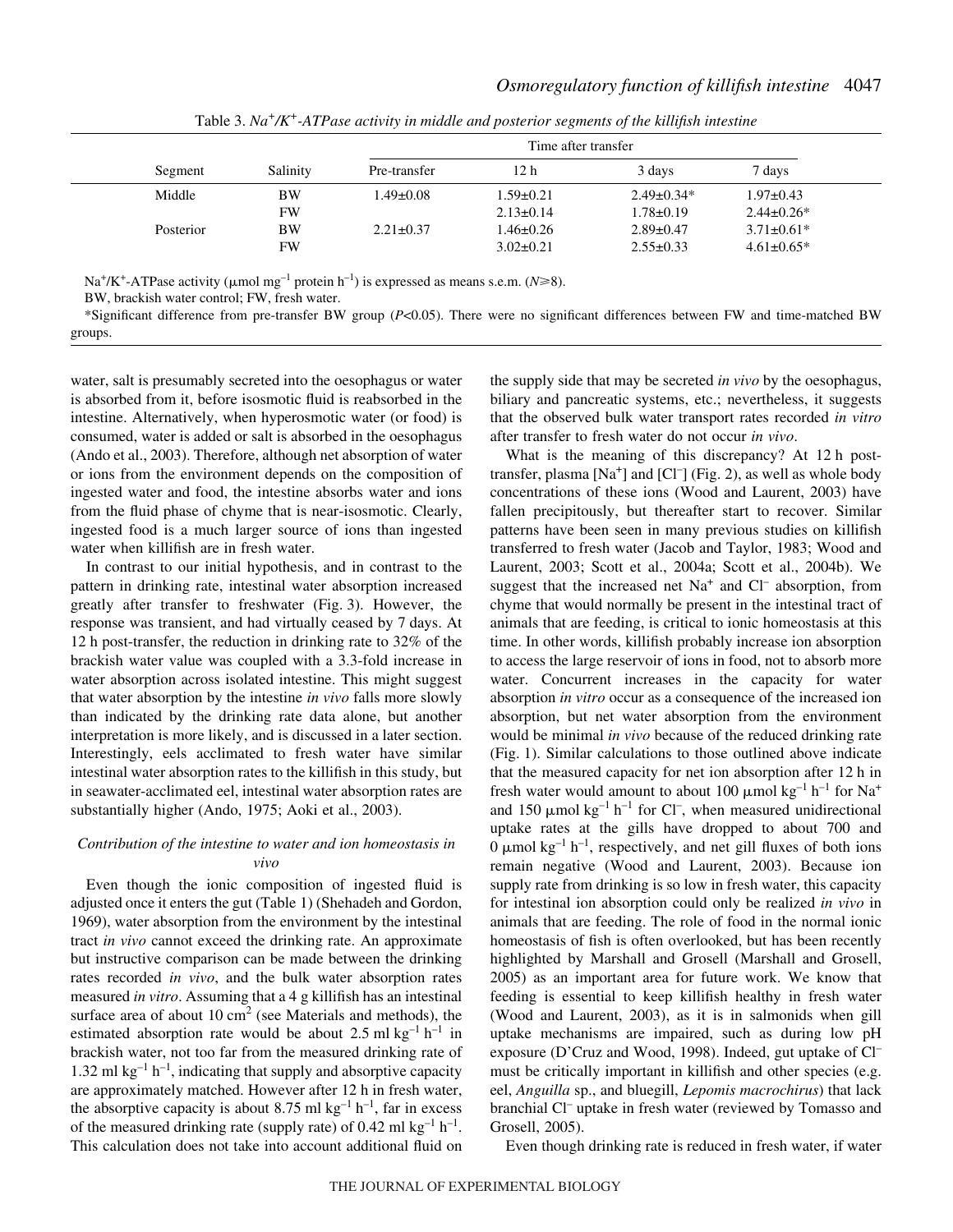uptake across the intestinal tract occurs *in vivo* as a result of heightened ion absorption, the kidney undoubtedly has the capacity to deal with it. Glomerular filtration rate (GFR) measured in fresh water in a previous study (Scott et al., 2004b) is approximately 15-fold higher than the drinking rates measured in the present study, and 4-fold higher than the sum of drinking rate and extrarenal clearance rate (an index of whole-body water permeability) (Scott et al., 2004b). Water excretion by the kidney therefore appears more than capable of maintaining total whole-body water content in fresh water.

### *Molecular responses to transfer to freshwater*

In contrast to our initial hypothesis, the expression levels of a number of genes, inferred from mRNA levels, did not change after transfer from brackish to fresh water (Table 2). Although mRNA expression of two genes (those of carbonic anhydrase 2 and the signalling protein 14-3-3a) tended to decrease over time, this was not due to an effect of transfer to freshwater, but rather an effect of handling itself. Expression of  $Na^+/K^+$ -ATPase  $\alpha_{1a}$ , Na<sup>+</sup>/K<sup>+</sup>/2Cl<sup>–</sup> cotransporter 2, and CFTR Cl<sup>–</sup> channel remained constant in all fish throughout the experiment. This is markedly different from the patterns we have observed earlier in gills and opercular epithelium from killifish subjected to an identical brackish water to fresh water transfer (Scott et al., 2005a). In this previous study, mRNA expression of CFTR went down and that of 14-3-3a went up in both tissues, while carbonic anhydrase 2 expression changed in opposite directions in the two tissues. Note that mRNA levels of the absorptive  $Na^+/K^+/2Cl^-$  cotransporter 2 were assayed in the intestine in the present study, so it cannot be compared with the downward mRNA response of the secretory  $Na^+/K^+/2Cl^$ cotransporter 1 reported in gills and opercular epithelium (Scott et al., 2005a).

In contrast to Na<sup>+</sup>/K<sup>+</sup>-ATPase  $\alpha_{1a}$  expression, Na<sup>+</sup>/K<sup>+</sup>-ATPase activity increased in the anterior portion of the intestine after freshwater transfer (Fig. 6), and the time course of this increase was roughly similar to that of plasma cortisol (Fig. 2B). One plausible conclusion from these data is that the changes observed in intestinal ion transport rates are partly due to post-transcriptional regulation of Na+/K+-ATPase activity, and that these changes may be partly controlled by plasma cortisol. Post-transcriptional regulation is thought to be important in killifish gills and opercular epithelium (Marshall, 2003; Scott et al., 2005a), and cortisol is known to be important for several aspects of ion transport physiology in the intestine (Veillette et al., 1995; Lin et al., 2000). However, in the present study, the increase in  $Na<sup>+</sup>/K<sup>+</sup>-ATP$ ase activity in the anterior portion of the intestine occurred later (at 3 days) than the largest rise in ion transport (at  $12 h$ ), suggesting that other molecular mechanisms must be important during the early stages of freshwater transition.

The molecular mechanisms responsible for changes in ion transport across killifish intestine in these early stages do not appear to include transcriptional regulation of the CA2, CFTR or NKCC2 isoforms measured in this study. Transcriptional regulation of other isoforms and/or ion transport proteins may instead be important after freshwater transfer. However, mRNA for all genes examined in the present study were expressed at high levels in the intestine (data not shown), which implies that they may still have an important role in the intestine. If these genes are important during freshwater transition, they could be regulated by post-transcriptional mechanisms. Understanding the molecular basis for ion transport in the killifish intestine deserves further study.

### *Relative Na+, Cl– and water transport rates in vitro*

The strong correlation between water transport rate and the net flux rates of  $Na^+$  and  $Cl^-$  (Fig. 5) suggest that changes in water absorption after freshwater transfer are entirely driven by transepithelial ion transport. Other mechanisms for changing the rate of water absorption, such as regulating the abundance or channel properties of aquaporins and thus intestinal water permeability, may therefore be less important in killifish after freshwater transfer. In eel, aquaporins were expressed at higher levels in the intestine of seawater-acclimated fish compared to those in fresh water (Aoki et al., 2003; Martinez et al., 2005), which has been correlated with a higher water absorption rate (Aoki et al., 2003). Unfortunately, the relative contributions of regulated water permeability and osmotic driving force (i.e. ion transport) to transepithelial water absorption are not known in these species.

Our data are in accord with the general view, based mainly on similar *in vitro* studies with seawater fish, that an isosmotic solution is absorbed across the intestine of fish (Loretz, 1995). The slope of the relationship in Fig. 5 of this study indicates that the strong ion concentration of the absorbed fluid was about 292 mmol  $l^{-1}$  (see Results), which would make it nearly isosmotic to blood plasma and to the incubation saline (note this neglects the small contribution from the unmeasured cation/anion, as discussed below). A very similar value  $(272 \text{ mmol } l^{-1})$  may be estimated from the data of other researchers (Marshall et al., 2002a) for posterior intestine sacs of seawater-adapted killifish under similar 'symmetrical' conditions.

It is notable that net Cl– fluxes were always higher than net Na<sup>+</sup> fluxes, indicating that additional uptake of cation or efflux of anion must occur. Greater Cl– absorption across the intestine of killifish would obviously help to compensate for the inability of this species to actively absorb Cl– in fresh water (Patrick et al., 1997; Patrick and Wood, 1999). This suggestion is supported by the observation that the difference between net Cl– flux and net  $Na<sup>+</sup>$  flux appeared to increase after freshwater transfer. However, net Cl<sup>–</sup> fluxes are also higher than net  $Na<sup>+</sup>$ fluxes across the intestine of fresh water-acclimated flounder *Platichthys flesus* (Smith et al., 1975) and rainbow trout *Oncorhynchus mykiss* (Nonnotte et al., 1987), both of which can actively absorb Cl– at the gills, so this suggestion is uncertain. Furthermore, a recent review (Marshall and Grosell, 2005) has noted that an excess of Cl<sup>-</sup> over Na<sup>+</sup> absorption across the intestine is the normal pattern for a variety of marine species.

Although it may play a role in Cl– homeostasis *per se*, the difference between net Cl<sup>-</sup> flux and net Na<sup>+</sup> flux across the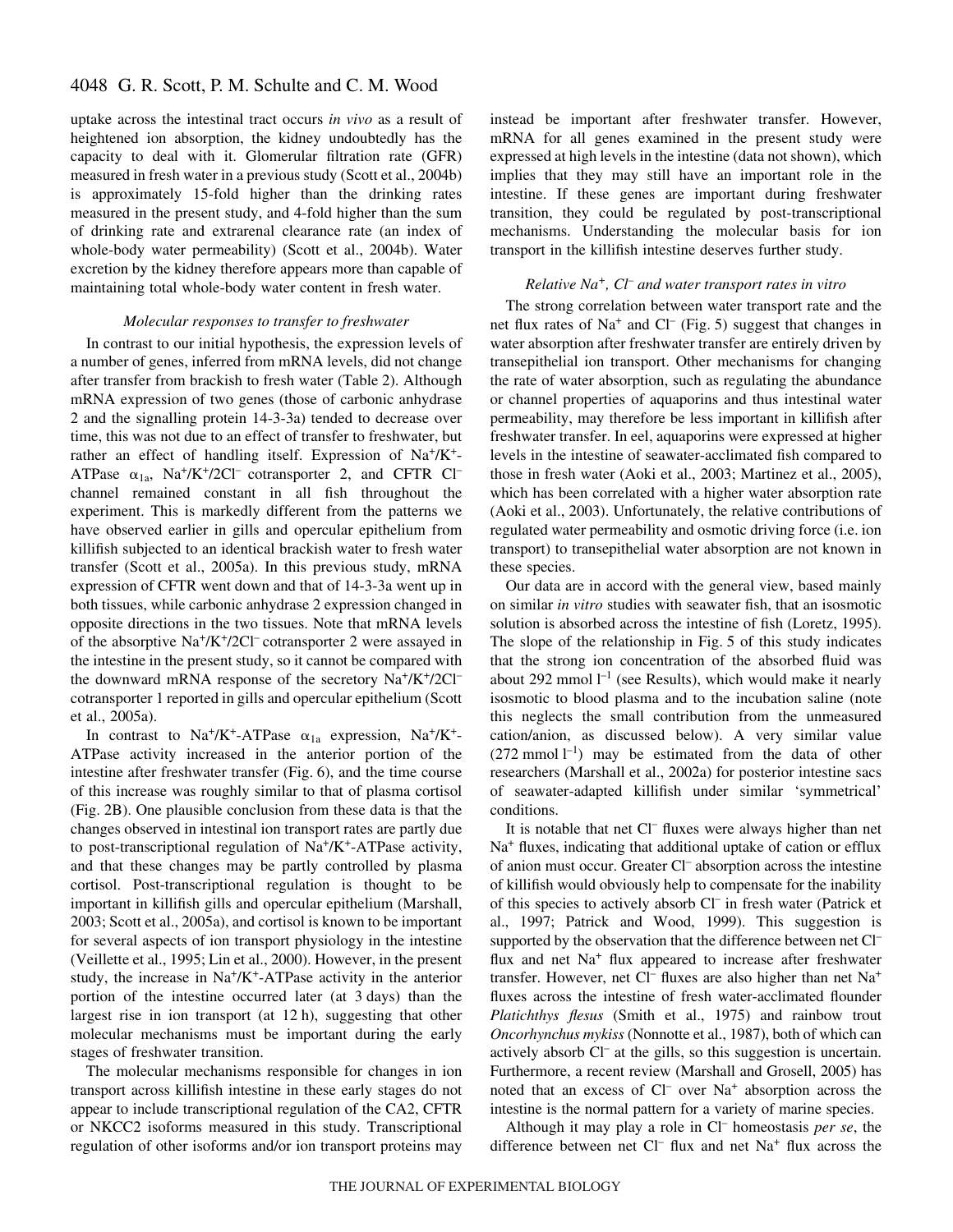intestine may simultaneously be a consequence of other physiological processes. For example, the intestines of seawater fish are known to secrete an appreciable amount of bicarbonate, which may be an important part of seawater ionoregulation (Wilson et al., 2002). Chloride is likely exchanged for bicarbonate at the luminal surface (Grosell et al., 2005), so there are probably two routes for intestinal Cl– absorption: bicarbonate linked (via Cl<sup>-</sup>/HCO<sub>3</sub><sup>-</sup> exchange) and Na<sup>+</sup> linked (*via* NKCC and/or Na<sup>+</sup>,Cl<sup>–</sup> cotransporters). The difference between intestinal  $Cl^-$  and  $Na^+$  absorption may therefore reflect the extra influx pathway for chloride, that is,  $Cl^-/HCO_3^-$  exchange. This is normally thought of as a phenomenon peculiar to marine fish, but the present findings, together with a report of a great excess of [Na<sup>+</sup>] over [Cl<sup>-</sup>] and very high pH (9.0) in the rectal fluid of fresh water-adapted trout (Shehadeh and Gordon, 1969), suggest otherwise. The possible acid–base consequences of such a strategy for a fish in fresh water deserves future study.

This work was funded by the Natural Sciences and Engineering Research Council of Canada through Discovery Grants to C.M.W. and P.M.S., and a Canada Graduate Scholarship to G.R.S. C.M.W. is supported by the Canada Research Chair program. The authors would like to thank W. S. Marshall for kindly supplying killifish, L. Diao for invaluable technical support, and M. Grosell for useful discussions.

#### **References**

- **Ando, M.** (1975). Intestinal water transport and chloride pump in relation to sea-water adaptation of the eel, *Anguilla japonica*. *Comp. Biochem. Physiol*. **52A**, 229-233.
- **Ando, M., Mukuda, T. and Kozaka, T.** (2003). Water metabolism in the eel acclimated to sea water: from mouth to intestine. *Comp. Biochem. Physiol*. **136B**, 621-633.
- **Aoki, M., Kaneko, T., Katoh, F., Hasegawa, S., Tsutsui, N. and Aida, K.** (2003). Intestinal water absorption through aquaporin 1 expressed in the apical membrane of mucosal epithelial cells in seawater-adapted Japanese eel. *J. Exp. Biol.* **206**, 3495-3505.
- **Babkin, B. P. and Bowie, D. J.** (1928). The digestive system and its function in *Fundulus heteroclitus*. *Biol. Bull*. **54**, 254-277.
- **D'Cruz, L. M. and Wood, C. M.** (1998). The influence of dietary salt and energy on the response to low pH in juvenile rainbow trout. *Physiol. Zool*. **71**, 642-657.
- **Daborn, K., Cozzi, R. R. F. and Marshall, W. S.** (2001). Dynamics of pavement cell-chloride cell interactions during abrupt salinity change in *Fundulus heteroclitus*. *J. Exp. Biol.* **204**, 1889-1899.
- **Fritz, E. S. and Garside, E. T.** (1974). Salinity preferences of *Fundulus heteroclitus* and *F. diaphanus* (Pisces: Cyprinodontidae): their role in geographic distribution. *Can. J. Zool*. **52**, 997-1003.
- **Fuentes, J. and Eddy, F. B.** (1997). Drinking in Atlantic salmon presmolts and smolts in response to growth hormone and salinity. *Comp. Biochem. Physiol*. **117A**, 487-491.
- **Griffith, R. W.** (1974). Environment and salinity tolerance in the genus *Fundulus*. *Copeia* **1974**, 319-331.
- **Grosell, M., Wood, C. A., Wilson, R. W., Bury, N. R., Hogstrand, C., Rankin, C. and Jensen, F. B.** (2005). Bicarbonate secretion plays a role in chloride and water absorption of the European flounder intestine. *Am. J. Physiol.* **288**, R936-R946.
- **Howard, J. N. and Ahearn, G. A.** (1988). Parallel antiport mechanisms for Na+ and Cl– transport in herbivorous teleost intestine. *J. Exp. Biol.* **135**, 65- 76.
- **Jacob, W. F. and Taylor, M. H.** (1983). The time course of seawater acclimation in *Fundulus heteroclitus* L. *J. Exp. Zool.* **228**, 33-39.
- **Karnaky, K. J.** (1992). Teleost osmoregulation: changes in the tight junction in response to the salinity of the environment. In *Tight Junctions* (ed. M. Cereijido), pp. 175-185. Boca Raton: CRC Press.
- **Katoh, F. and Kaneko, T.** (2003). Short-term transformation and long-term replacement of branchial chloride cells in killifish transferred from seawater to freshwater, revealed by morphofunctional observations and a newly established 'time-differential double fluorescent staining' technique. *J. Exp. Biol.* **206**, 4113-4123.
- **Katoh, F., Hasegawa, S., Kita, J., Takagi, Y. and Kaneko, T.** (2001). Distinct seawater and freshwater types of chloride cells in killifish, Fundulus heteroclitus. *Can. J. Zool*. **79**, 822-829.
- **Kültz, D., Chakravarty, D. and Adilakshmi, T.** (2001). A novel 14-3-3 gene is osmoregulated in gill epithelium of the euryhaline teleost *Fundulus heteroclitus*. *J. Exp. Biol.* **204**, 2975-2985.
- **Lin, L. Y., Weng, C. F. and Hwang, P. P.** (2000). Effects of cortisol and salinity challenge on water balance in developing larvae of tilapia (*Oreochromis mossambicus*). *Physiol. Biochem. Zool*. **73**, 283-289.
- **Loretz, C. A.** (1995). Electrophysiology of ion transport in teleost intestinal cells. In *Cellular and Molecular Approaches to Fish Ionic Regulation* (*Fish Physiology, Vol. 14*) (ed. C. M. Wood and T. J. Shuttleworth), pp. 25-56. San Diego: Academic Press.
- **Malvin, R. L., Schiff, D. and Eiger, S.** (1980). Angiotensin and drinking rates in the euryhaline killifish. *Am. J. Physiol.* **239**, R31-R34.
- **Marshall, W. S.** (2003). Rapid regulation of NaCl secretion by estuarine teleost fish: coping strategies for short-duration freshwater exposures. *Biochim. Biophys. Acta* **1618**, 95-105.
- **Marshall, W. S. and Grosell, M.** (2005). Ion transport, osmoregulation, and acid-base balance. In *Physiology of Fishes* (ed. D. H. Evans and J. B. Claiborne), pp. 177-230. Boca Raton: CRC Press.
- **Marshall, W. S., Emberley, T. R., Singer, T. D., Bryson, S. E. and McCormick, S. D.** (1999). Time course of salinity adaptation in a strongly euryhaline estuarine teleost, *Fundulus heteroclitus*: a multivariable approach. *J. Exp. Biol.* **202**, 1535-1544.
- **Marshall, W. S., Bryson, S. E. and Luby, T.** (2000). Control of epithelial Cl– secretion by basolateral osmolality in the euryhaline teleost *Fundulus heteroclitus*. *J. Exp. Biol.* **203**, 1897-1905.
- **Marshall, W. S., Howard, J. A., Cozzi, R. R. F. and Lynch, E. M.** (2002a). NaCl and fluid secretion by the intestine of the teleost *Fundulus heteroclitus*: involvement of CFTR. *J. Exp. Biol.* **205**, 745-758.
- **Marshall, W. S., Lynch, E. A. and Cozzi, R. R. F.** (2002b). Redistribution of immunofluorescence of CFTR anion channel and NKCC cotransporter in chloride cells during adaptation of the killifish Fundulus heteroclitus to sea water. *J. Exp. Biol.* **205**, 1265-1273.
- **Martinez, A. S., Cutler, C. P., Wilson, G. D., Phillips, C., Hazon, N. and Cramb, G.** (2005). Regulation of expression of two aquaporin homologs in the intestine of the European eel: effects of seawater acclimation and cortisol treatment. *Am. J. Physiol.* **288**, R1733-R1743.
- **McCormick, S. D.** (1993). Methods for nonlethal gill biopsy and measurement of Na+,K+-ATPase activity. *Can. J. Fish. Aquat. Sci*. **50**, 656-658.
- **Nonnotte, G., Aubree-Pelletier, A. and Colin, D. A.** (1987). Transient changes of the intestinal absorption of sodium and chloride in the rainbow trout after abrupt transfer into sea-water. *Comp. Biochem. Physiol*. **88A**, 437- 441.
- Patrick, M. L. and Wood, C. M. (1999). Ion and acid-base regulation in the freshwater mummichog (Fundulus heteroclitus): a departure from the standard model for freshwater teleosts. *Comp. Biochem. Physiol*. **122A**, 445-456.
- **Patrick, M. L., Pärt, P., Marshall, W. S. and Wood, C. M.** (1997). Characterization of ion and acid-base transport in the fresh water adapted mummichog (*Fundulus heteroclitus*). *J. Exp. Zool.* **279**, 208-219.
- Potts, W. T. W. and Evans, D. H. (1967). Sodium and chloride balance in the killifish *Fundulus heteroclitus*. *Biol. Bull.* **133**, 411-425.
- Schettino, T. and Lionetto, M. G. (2003). Cl<sup>-</sup> absorption in European eel intestine and its regulation. *J. Exp. Zoolog. Part A Comp. Exp. Biol.* **300**, 63-68.
- Scott, G. R. and Schulte, P. M. (2005). Intraspecific variation in gene expression after seawater transfer in gills of the euryhaline killifish *Fundulus heteroclitus*. *Comp. Biochem. Physiol.* **141A**, 176-182.
- **Scott, G. R., Sloman, K. A., Rouleau, C. and Wood, C. M.** (2003). Cadmium disrupts behavioural and physiological responses to alarm substance in juvenile rainbow trout (*Oncorhynchus mykiss*). *J. Exp. Biol.* **206**, 1779-1790.
- **Scott, G. R., Richards, J. G., Forbush, B., Isenring, P. and Schulte, P. M.** (2004a). Changes in gene expression in gills of the euryhaline killifish Fundulus heteroclitus after abrupt salinity transfer. *Am. J. Physiol.* **287**, C300-C309.